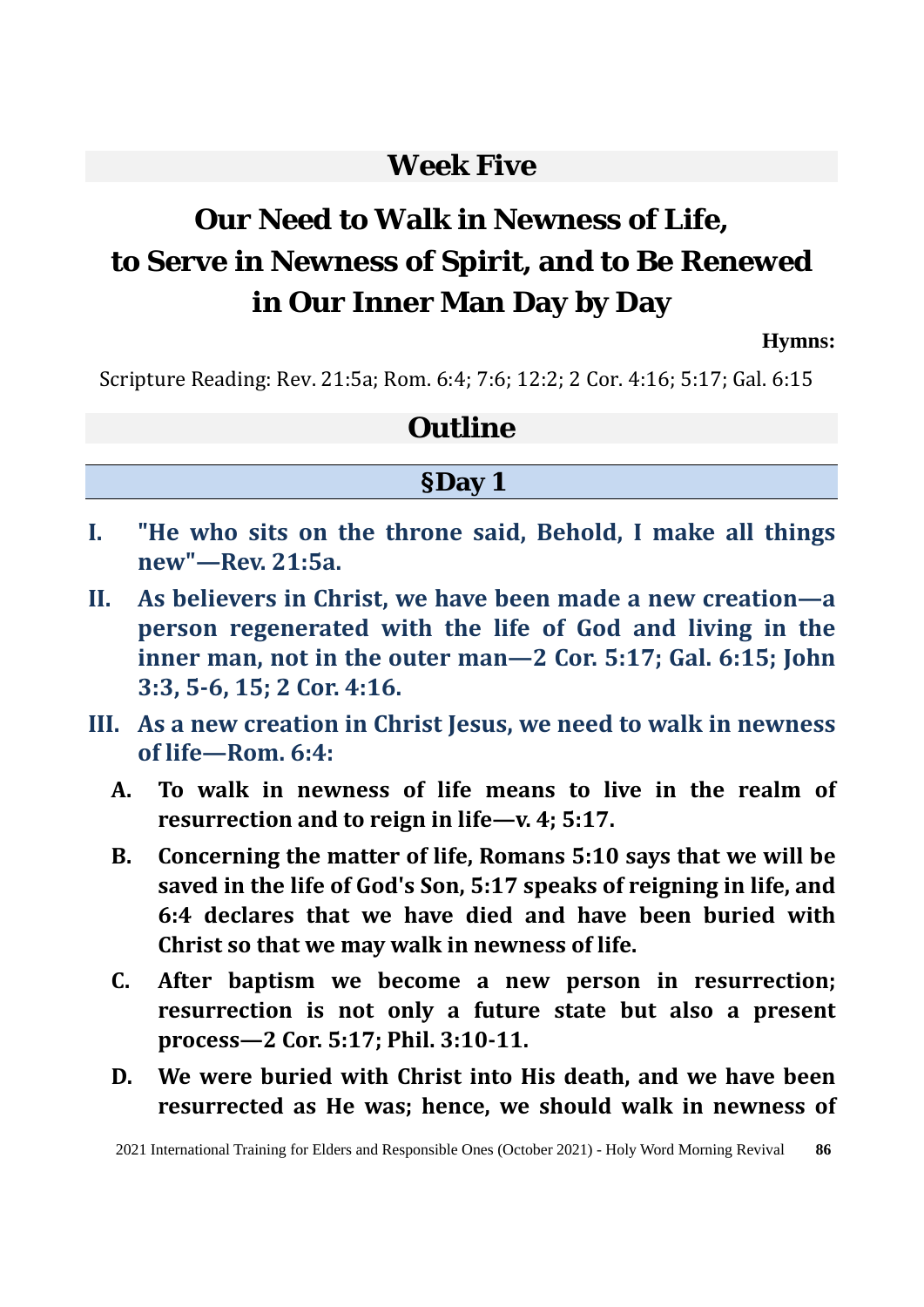**life—Col. 2:12; Eph. 2:5; Rom. 6:4.** 

- **E. Newness of life is closely related to the life-giving Spirit, who is Christ Himself in His resurrection; the Spirit is the way to walk in newness of life—1 Cor. 15:45b.**
- **F. Walking in newness of life is the kind of living that deals with all that is of Adam in us until we are fully transformed and conformed to the image of Christ—Rom. 8:29.**

| SDay 2                                                                                                                             |
|------------------------------------------------------------------------------------------------------------------------------------|
| IV. As a new creation in Christ Jesus, we need to serve in<br>newness of spirit-7:6:                                               |
| Our living should be in newness of life, and our service should<br>A.<br>be in newness of spirit— $v$ . 6:                         |
| 1. There should be no oldness in either our living or our service.                                                                 |
| 2. Concerning our service, we should have the newness of spirit instead of the<br>oldness of law and letter-2 Cor. 5:17; Rom. 7:6. |
| In Romans 6:4 newness of life issues from our being identified<br>В.                                                               |

- **with Christ's resurrection and is for our walk in our daily life. C. In Romans 7:6 newness of spirit issues from our being**
- **discharged from the law and being joined to the resurrected Christ and is for our service to God.**
- **D. Both newness of spirit and newness of life are results of the crucifixion of our old man—6:6.**
- **E. In Romans 7:6 newness of spirit refers to our regenerated human spirit, in which the Lord as the Spirit dwells—2 Tim. 4:22:** 
	- 1. Everything that is related to our regenerated spirit is new, and everything that comes out of our spirit is new—John 3:6; 4:23-24; Rom. 1:9; Eph. 6:18.
	- 2. Our regenerated spirit is a source of newness because the Lord, the life of God, and the Holy Spirit are there—1 Cor. 6:17; 2 Cor. 3:16-18.
	- 3. Like Paul, we should serve God in our regenerated spirit by the indwelling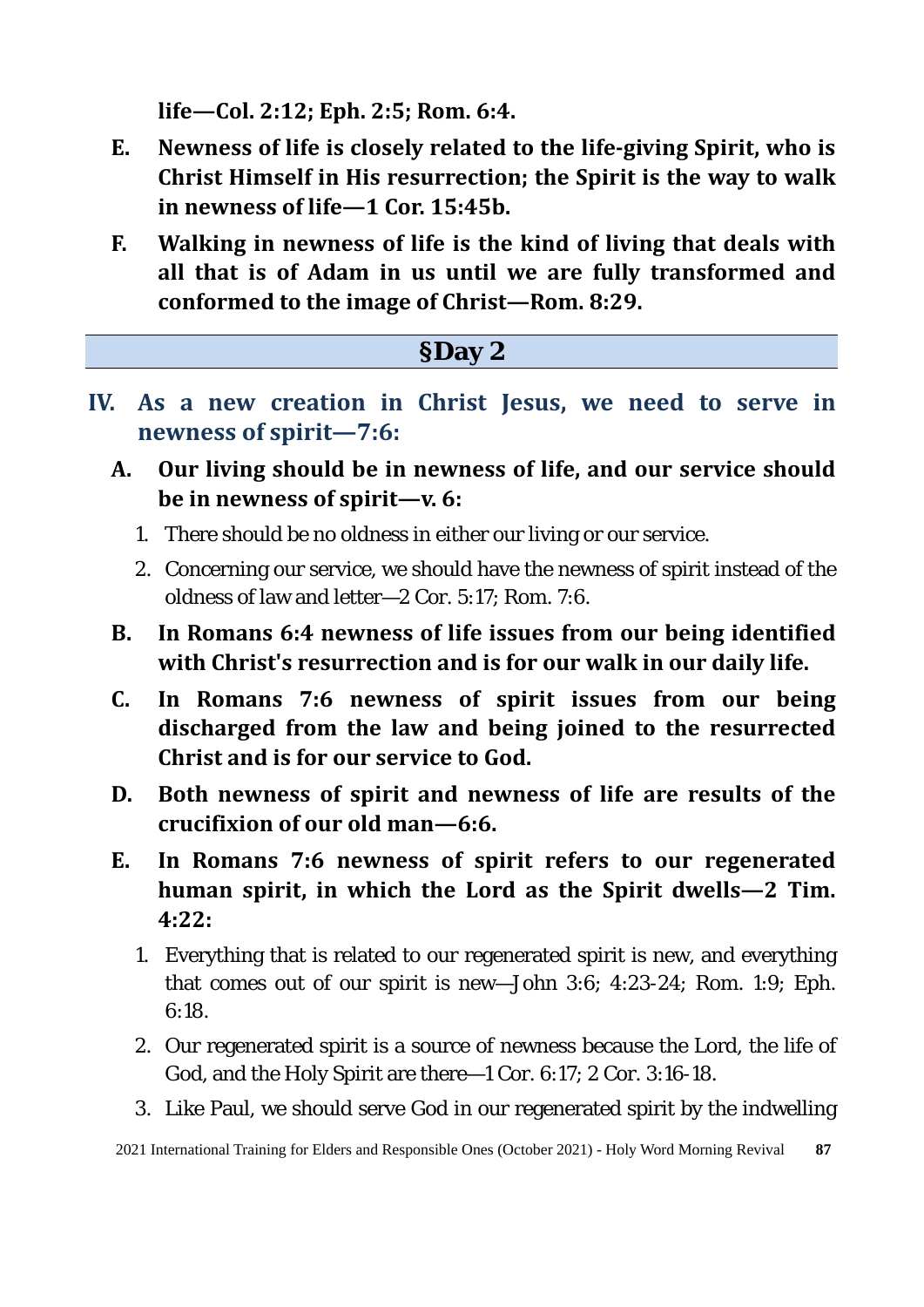Christ, the life-giving Spirit, not in our soul by the power and ability of the soul—Rom. 1:9.

#### **§Day 3**

- **V. The Christian life is a life of being renewed; we need to be renewed in our inner man day by day—2 Cor. 4:16; Rom. 12:2; Eph. 4:23:**
	- **A. Our outer man is being consumed, but our inner man is being renewed day by day—2 Cor. 4:16:** 
		- 1. The outer man consists of the body as its organ with the soul as its life and person.
		- 2. The inner man consists of the regenerated spirit as its life and person with the renewed soul as its organ.

#### **§Day 4**

- **B. In our experience we are in the process of becoming a new creation by being broken and renewed—5:17; 4:10-12, 16; Eph. 4:22-24:** 
	- 1. In the sense of being in Christ, we are a new creation, but in actuality in our daily life, we are not that new because we do not yet have Christ as the only One who occupies us, fills us, and is our life, nature, appearance, and expression—Gal. 2:20; 4:19; 2 Cor. 3:18; Eph. 3:16-17.
	- 2. We have been regenerated, but still there is a mixture in our daily living because our living is partly the new creation and even more the old creation—2 Cor. 5:17; Rom. 8:4, 14.
	- 3. Although our spirit has been regenerated, our soul with its faculties of mind, will, and emotion remains in the old creation and needs to be renewed—12:2; Eph. 4:23.
	- 4. The cross is the greatest help to accomplish the renewing for us—Matt. 16:24; 2 Cor. 4:10-12.
	- 5. To be renewed is to have God's ever-new essence dispensed into us to replace and discharge our old element—v. 16; Rom. 12:2; Titus 3:5.
	- 6. Through the process of renewing, we are transferred from the realm of the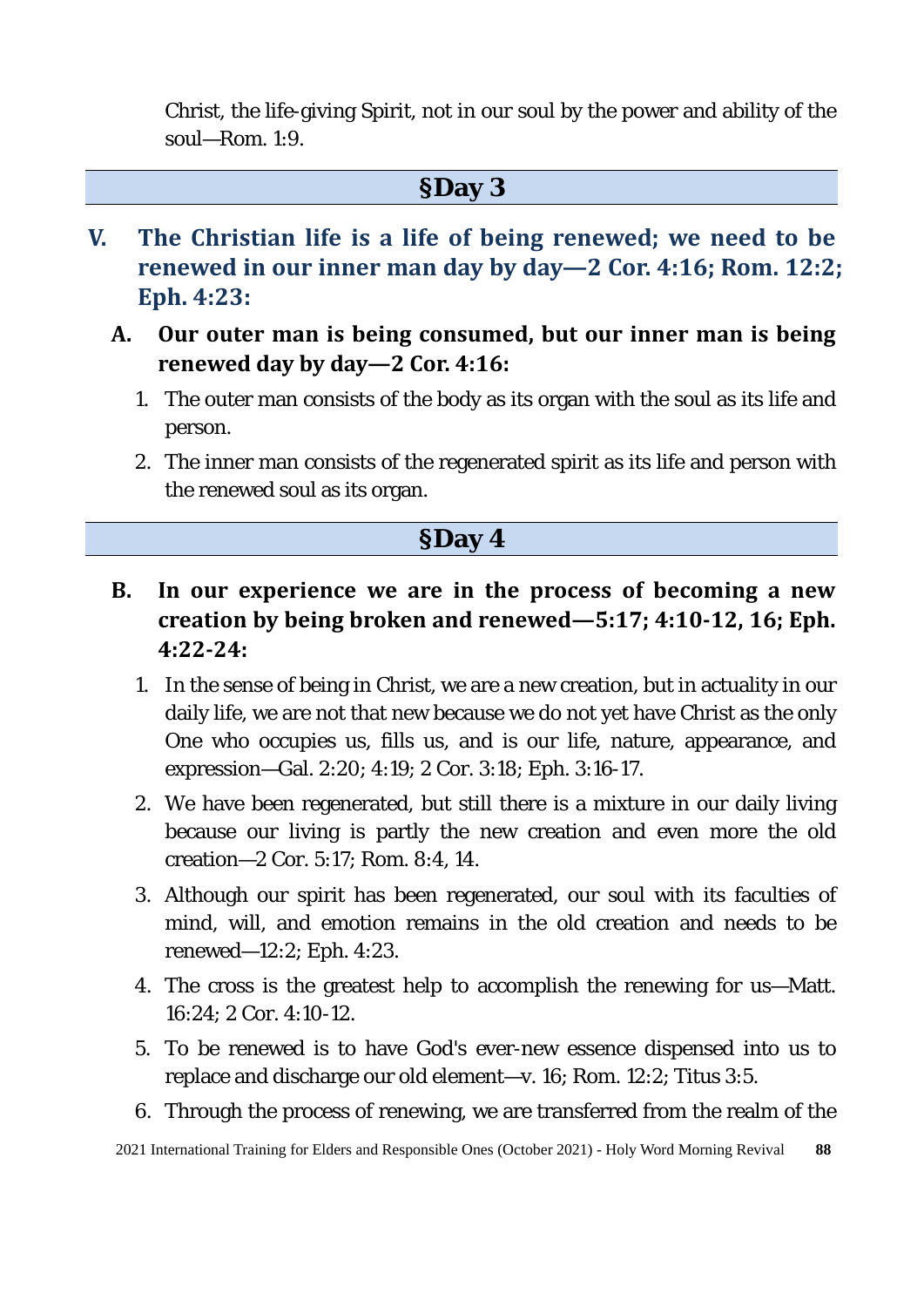old creation into the realm of the new creation to become the New Jerusalem—Col. 3:10; Rev. 21:2.

#### **§Day 5**

- **C. In our Christian life for God's purpose, we need to pass through the process of renewing—a process that involves suffering—Rom. 8:17-18; 2 Cor. 1:7; 4:10-11, 17; 1 Pet. 4:13; 5:9:** 
	- 1. We are destined to suffer so that we may be renewed; all sufferings are the process to make us new—Col. 1:24; Phil. 1:29; 2 Cor. 1:6; 4:17.
	- 2. All the sufferings that God has assigned to us have one unique purpose—to renew us—Rom. 12:2; Eph. 4:23; Titus 3:5.
	- 3. The sufferings that we pass through are a process to transfer us from the realm of the old creation to the realm of the new creation—2 Cor. 5:17.
	- 4. The suffering that we pass through to be renewed does not compare with the glory of our being new—4:17-18; Rom. 8:18.
	- 5. As we pass through afflictions, there needs to be a continual renewing taking place in us day by day so that God can accomplish His heart's desire—2 Cor. 4:16-17; Eph. 1:4-5, 9, 11-12.

#### **§Day 6**

- **D. The renewing of the inner man takes place as the inner man is nourished with the fresh supply of the resurrection life of Christ—John 11:25; Phil. 3:10:** 
	- 1. As our outer man is being consumed by the killing work of death, our inner man—our regenerated spirit with our inward parts—is being metabolically renewed day by day with the supply of resurrection life—Jer. 31:33; Heb. 8:10; Rom. 7:22, 25; 12:2; 2 Cor. 4:16; Eph. 4:23.
	- 2. The more our inner man is renewed, the more the functions of our soul are also renewed—Rom. 12:2.
	- 3. Our mingled spirit spreads into our mind and becomes the spirit of the mind; it is in such a spirit that we are being renewed for our transformation—Eph. 4:23; 2 Cor. 3:18; Rom. 12:2.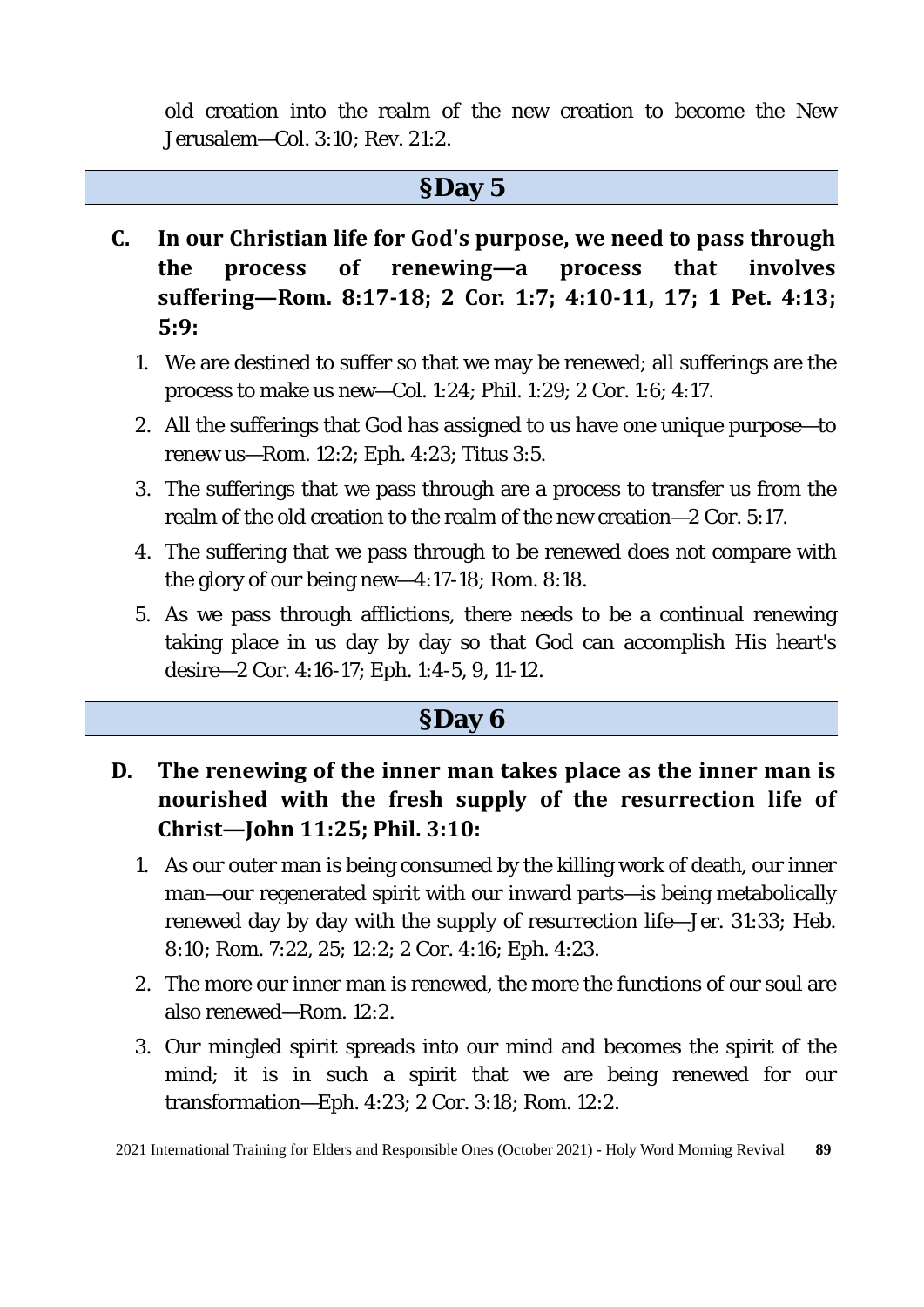- **E. Because we have been born of God to be children of God with the life and nature of God, we all have the divine element energizing in us—John 1:12-13; 3:15; 1 John 5:11-12; 2 Pet. 1:3-4:** 
	- 1. In this divine element is the renewing capacity—Rom. 12:2.
	- 2. In the resurrection life of Christ, the divine life has the renewing capacity—John 11:25; Phil. 3:10; Rev. 21:5a.
	- 3. The capacity in the divine life is renewing us in all our actions—Rom. 6:4; 7:6.
	- 4. We need to experience and enjoy the renewing capacity in the resurrection life of Christ so that we may be renewed in our inner man day by day—2 Cor. 1:9; 4:16.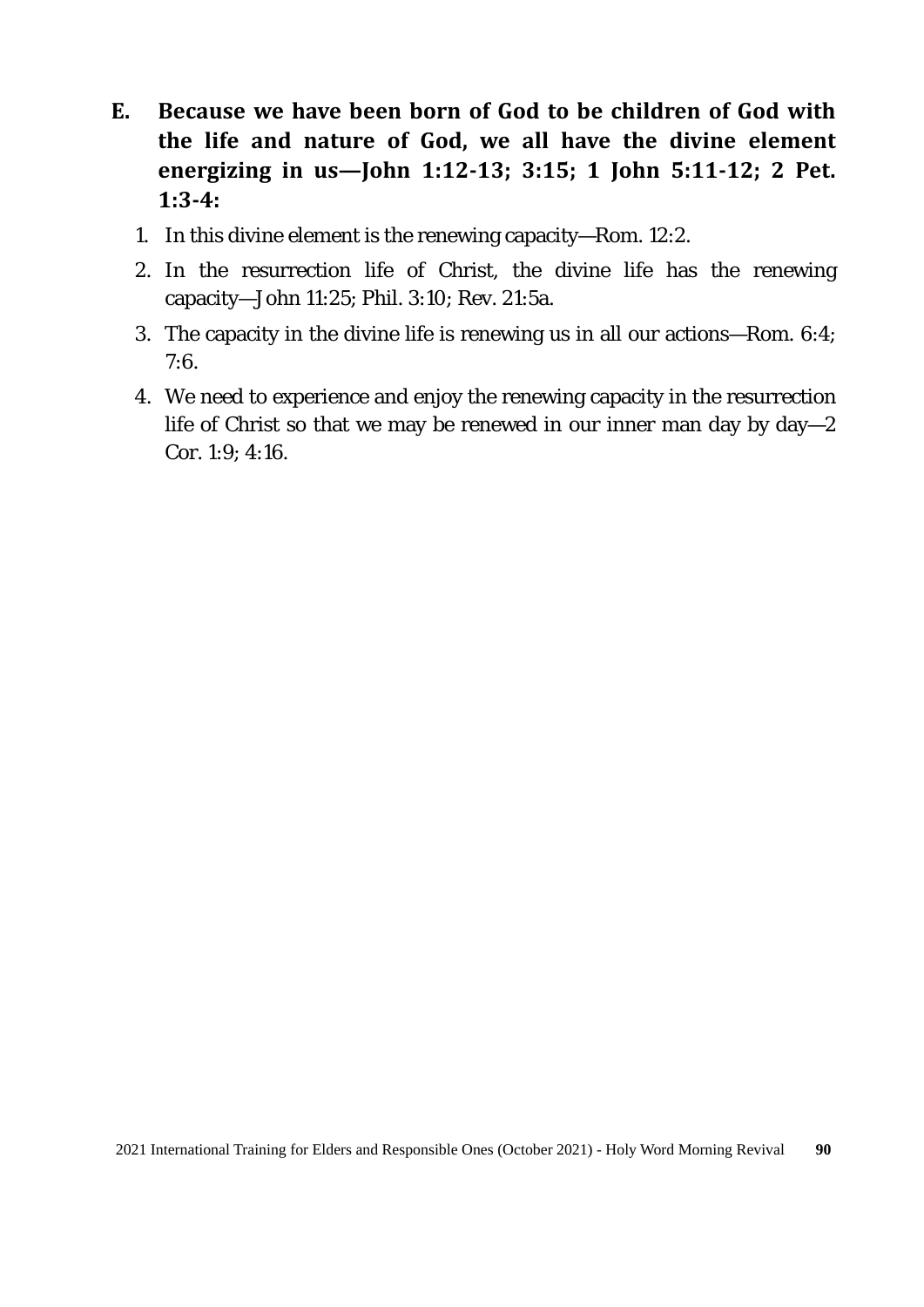# **Morning Nourishment**

- Rom. 6:4 We have been buried therefore with Him through baptism into His death, in order that just as Christ was raised from the dead…, so also we might walk in newness of life.
- 5:17 … Much more those who receive the abundance of grace and of the gift of righteousness will reign in life through the One, Jesus Christ.

We were buried with Christ into His death, and now we have been resurrected as He was. Hence, we should walk in newness of life. This newness of life is very much related to the life-giving Spirit, who is Christ Himself in His resurrection. The way to walk in newness of life is the Spirit. When we are immersed in the water, we enter into death, but when we come out of the water, we enter into resurrection. We all need to have such a wonderful realization and understanding of baptism. After baptism we become a new person in resurrection. Resurrection is not only a future state; it is also a present process. To walk in newness of life means to live today in the realm of resurrection and to reign in life. This kind of living deals with all that is of Adam in us until we are fully transformed and conformed to the image of Christ (Rom. 8:29). (The Conclusion of the New Testament, p. 3052)

# **Today's Reading**

The newness of life mentioned in Romans 6:4 is the likeness of His resurrection mentioned in verse 5. We all should walk in this newness of life. We must see that we have grown together with Christ in the likeness of His death, that is, in baptism, and that we will grow together with Him in the likeness of His resurrection, that is, in the newness of His resurrected life. This means that we must see that we have died with Him and that we are now growing with Him. We were buried with Him in baptism, and we are now growing with Him in His resurrection, in His divine life. We must walk according to this vision; that is, we must walk in newness of life. In

<sup>2021</sup> International Training for Elders and Responsible Ones (October 2021) - Holy Word Morning Revival **91**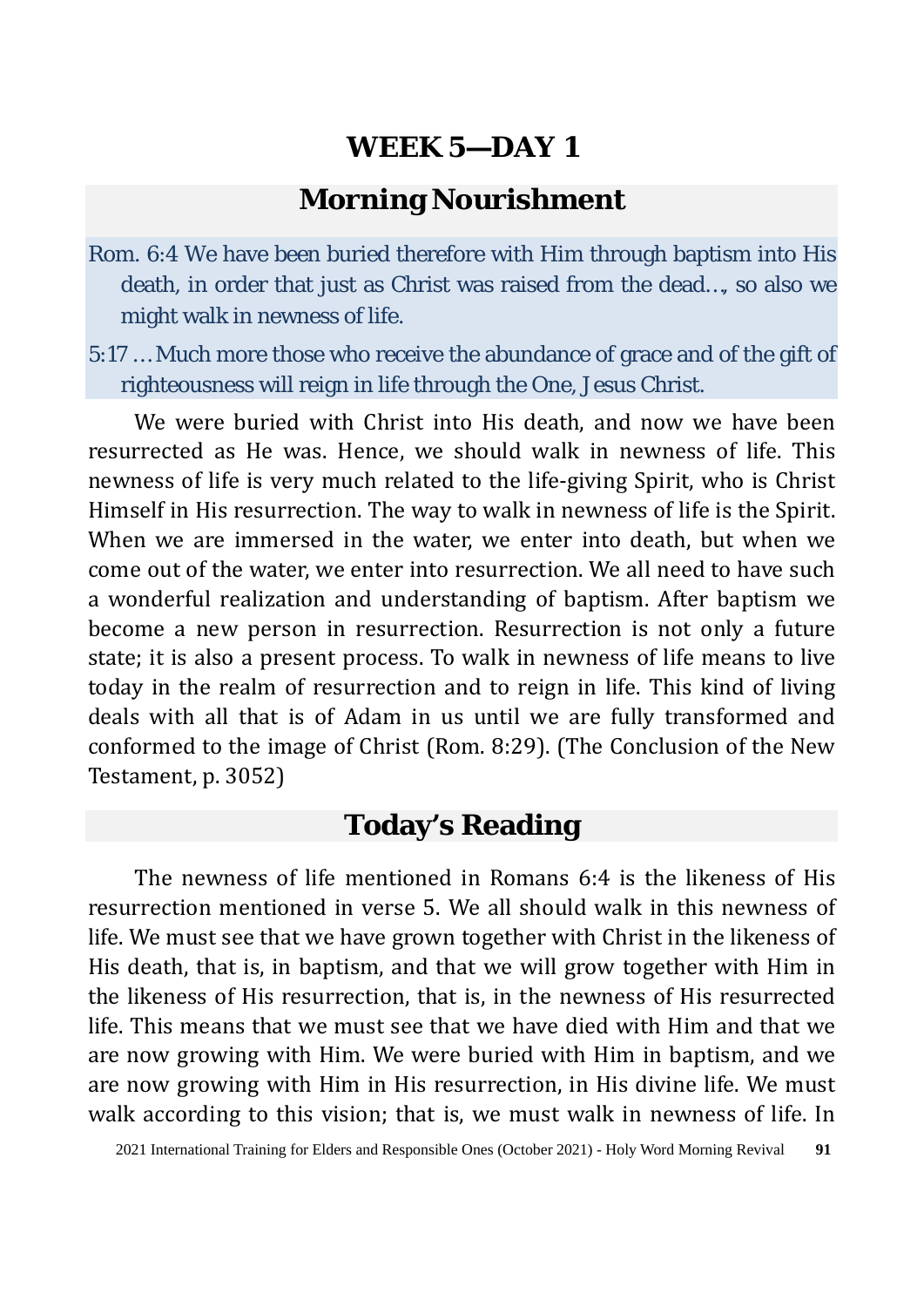our daily life and our meetings, we need to live, behave, act, work, and do everything in newness of life. (The Conclusion of the New Testament, pp. 3052-3053)

Being saved in the life of Christ in Romans 5:10 corresponds with walking in newness of life in 6:4. If we are being saved in His life, then we are walking in newness of life. Sometimes a husband may give his wife an unpleasant look. In this situation the sister should simply walk in newness of life. This is to be saved in the life of Christ. However, if she returns the unpleasant look, she is not walking in the newness of Christ's life. Rather, she is in the oldness of Adam's death.

Husbands and wives who have exulting faces are living in the life of Christ. The expression of this life is resurrection. The resurrection of Christ is the expression of something new. Therefore, to live in the life of Christ is to live in the newness of life…. If we desire to be saved daily and constantly, we must realize that we are persons who are dead and buried. But we are no longer in the tomb; we are now in resurrection.

To display an unpleasant face to our spouse is to revive the buried old man…. If we allow the old man to return, we are not living in newness of life. Rather, we are in the oldness of death. We must live a life in resurrection, and this life is based upon the all-inclusive death of Christ. The Christian story is a wonderful story. There is the historical side of the story, which consists of the facts, and there is also the experiential side, the side of our daily life. According to history, the old man was buried, but in our daily life, the old man is still lodging with us. A house is a lodging place for living persons, but a tomb is for dead persons. In a sense, our body is a tomb for the old creation. We have to tell the old man, "I am not your house for you to live in. I am your tomb for you to be buried in." (CWWL, 1989, vol. 3, "The Experience and Growth in Life," pp. 98-100)

Further Reading: The Conclusion of the New Testament, msgs. 299-300, 358; CWWL, 1989, vol. 3, "The Experience and Growth in Life," ch. 16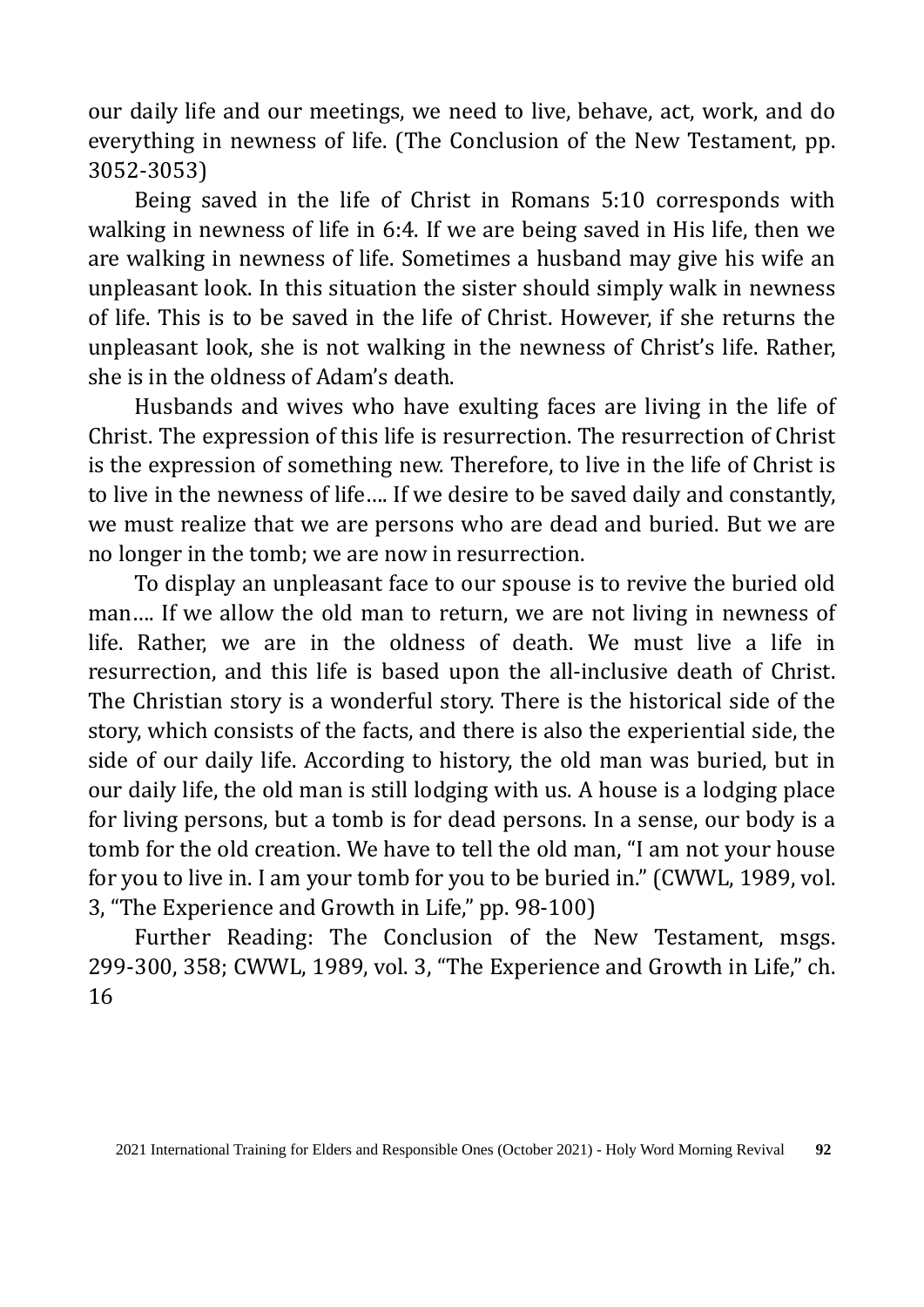# **Morning Nourishment**

- Rom. 7:6 But now we have been discharged from the law, having died to that in which we were held, so that we serve in newness of spirit and not in oldness of letter.
- 1:9 For God is my witness, whom I serve in my spirit in the gospel of His Son…

2 Tim. 4:22 The Lord be with your spirit. Grace be with you.

Romans 7:6 shows that as the wife we must…serve the Lord in newness of spirit, not in oldness of letter. We have to realize that in 6:4 we have the newness of life for our living; in 7:6 we have the newness of spirit for our service. Newness of life issues from our being identified with Christ's resurrection and is for our walk in our daily life. Newness of spirit issues from our being discharged from the law and being joined to the resurrected Christ and is for our service to God. Thus, both newness of spirit and newness of life are results of the crucifixion of the old man.

Furthermore, both newness of life and newness of spirit are related to the Spirit. The newness of life is related to Christ Himself in His resurrection, who is the life-giving Spirit (1 Cor. 15:45b). The spirit in the phrase newness of spirit refers to our regenerated human spirit, in which the Lord as the Spirit dwells (2 Tim. 4:22). We may serve in newness of spirit because God has renewed our spirit. Everything that is related to our regenerated spirit is new, and everything that comes out of our spirit is new. Our regenerated spirit is a source of newness because the Lord, the life of God, and the Holy Spirit are there. (The Conclusion of the New Testament, p. 3065)

# **Today's Reading**

We all must learn how to exercise our spirit. When you come to the meetings of the church, do not exercise your memory. Exercise your spirit.

<sup>2021</sup> International Training for Elders and Responsible Ones (October 2021) - Holy Word Morning Revival **93**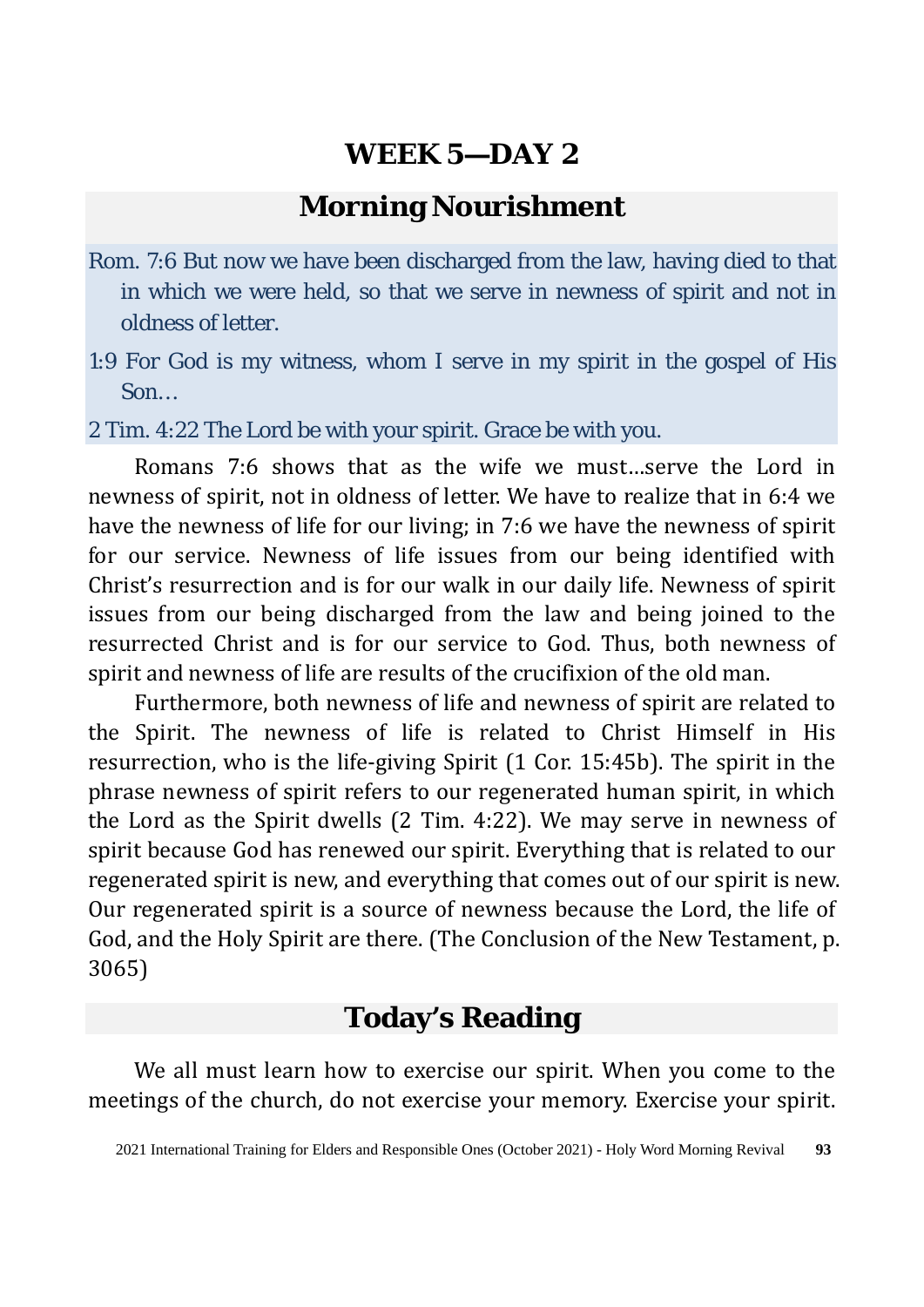If you exercise your spirit, you will have something new to offer the brothers and sisters…. If I retain a great deal of information in my memory and try to give a message according to this memorized material, that message will be old, filled with the oldness of dead knowledge. However, if I forget my memory and exercise my spirit as I give the message, something new will burst forth…. In one meeting I stood up to speak but was not clear concerning the content of the message. I stood by faith, exercising my spirit. Immediately, the matter of the seven Spirits in the book of Revelation came forth. Everyone who heard that message can testify that it was new, fresh, powerful, and living. (Life-study of Romans, p. 149)

In my whole Christian life, I have not seen many living weddings. Nearly all of them were dead. One pastor, however, instead of going on according to the regulations in letters, wept with tears before the bride and the bridegroom. Then he told the bridegroom, "Today you are not standing in my presence. You are standing in the Lord's presence. I realize where you stand as a young man. I know you. I am so concerned today for you." This was the newness of the spirit…. That day the pastor just broke through the dead letter. He broke through the oldness. Later on, that young man was really captured by God due to that wedding.

Today we must serve the Lord in the way of newness. When we come together to meet, we must meet in the way of newness. To be kept in the way of oldness is easy. If I were a pastor, it would be easy for me, having just studied four years in a seminary, to get myself acquainted with a prayer book and read certain portions for certain occasions. But if you are going to serve in newness of spirit, you must keep yourself in the presence of the Lord and living in the spirit by contacting the Lord. Otherwise, you would not have the newness, but spontaneously you would have the oldness. To have the oldness is easy, but to keep the newness you need to contact the Lord day by day. (CWWL, 1965, vol. 3, "Our Human Spirit," p. 245)

Further Reading: Life-study of Romans, msgs. 11-12; CWWL, 1965, vol. 3, "Our Human Spirit," ch. 5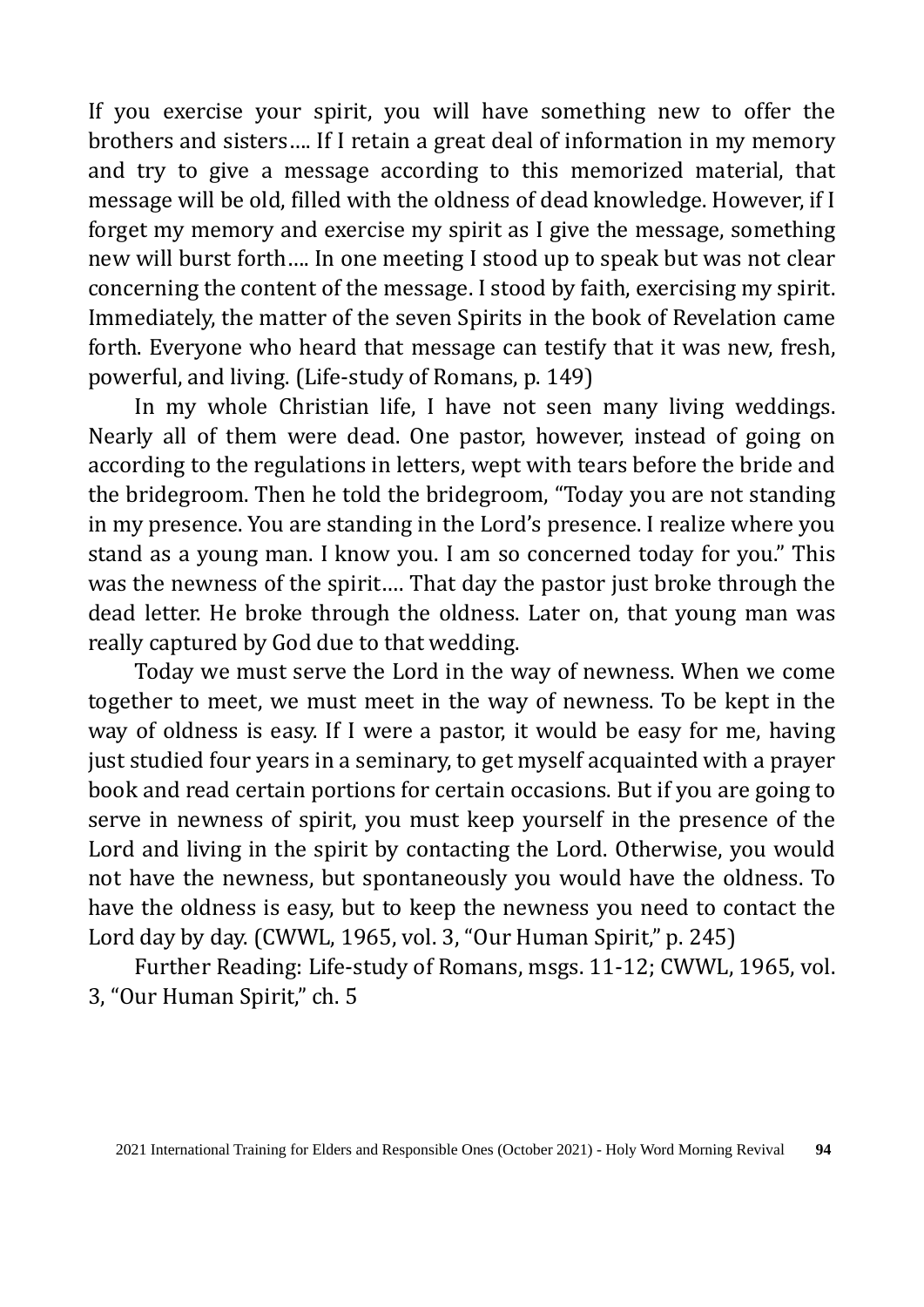# **Morning Nourishment**

2 Cor. 4:16 Therefore we do not lose heart; but though our outer man is decaying, yet our inner man is being renewed day by day.

Matt. 16:24 Then Jesus said to His disciples, If anyone wants to come after Me, let him deny himself and take up his cross and follow Me.

The outer man is our body and our soul, with the body as its organ and the soul as its life and person. The inner man is our regenerated spirit with our renewed soul. The regenerated spirit is its life and person, and the renewed soul is its organ. The life of the soul must be denied (Matt. 16:24-25), but the functions of the soul, the mind, will, and emotion, must be renewed and uplifted by being subdued (2 Cor. 10:4-5) to be used by the spirit, the person of the inner man.

The Greek word rendered "decaying" also means "being consumed, being wasted away, being worn out." By the continued killing, the working of death, our outer man, that is, our material body with its animating soul (1 Cor. 15:44), is being consumed and worn out. (Life-study of 2 Corinthians, p. 98)

# **Today's Reading**

In the church life we are experiencing the renewing of the mind and the uplifting of the mind. As our mind is subdued by the Lord, it is renewed. Then it can be used by our spirit, which is the person of the inner man. The outer man is being consumed. It is being worn out and put to death. But the inner man is being renewed day by day. Being consumed implies decreasing, and being renewed implies increasing. Thus, our outer man is decreasing, and our inner man is increasing. Outwardly my body is getting older, but my inner man is getting younger and newer.

The inner man is renewed by being nourished with the fresh supply of resurrection life. As our mortal body, our outer man, is being consumed by

<sup>2021</sup> International Training for Elders and Responsible Ones (October 2021) - Holy Word Morning Revival **95**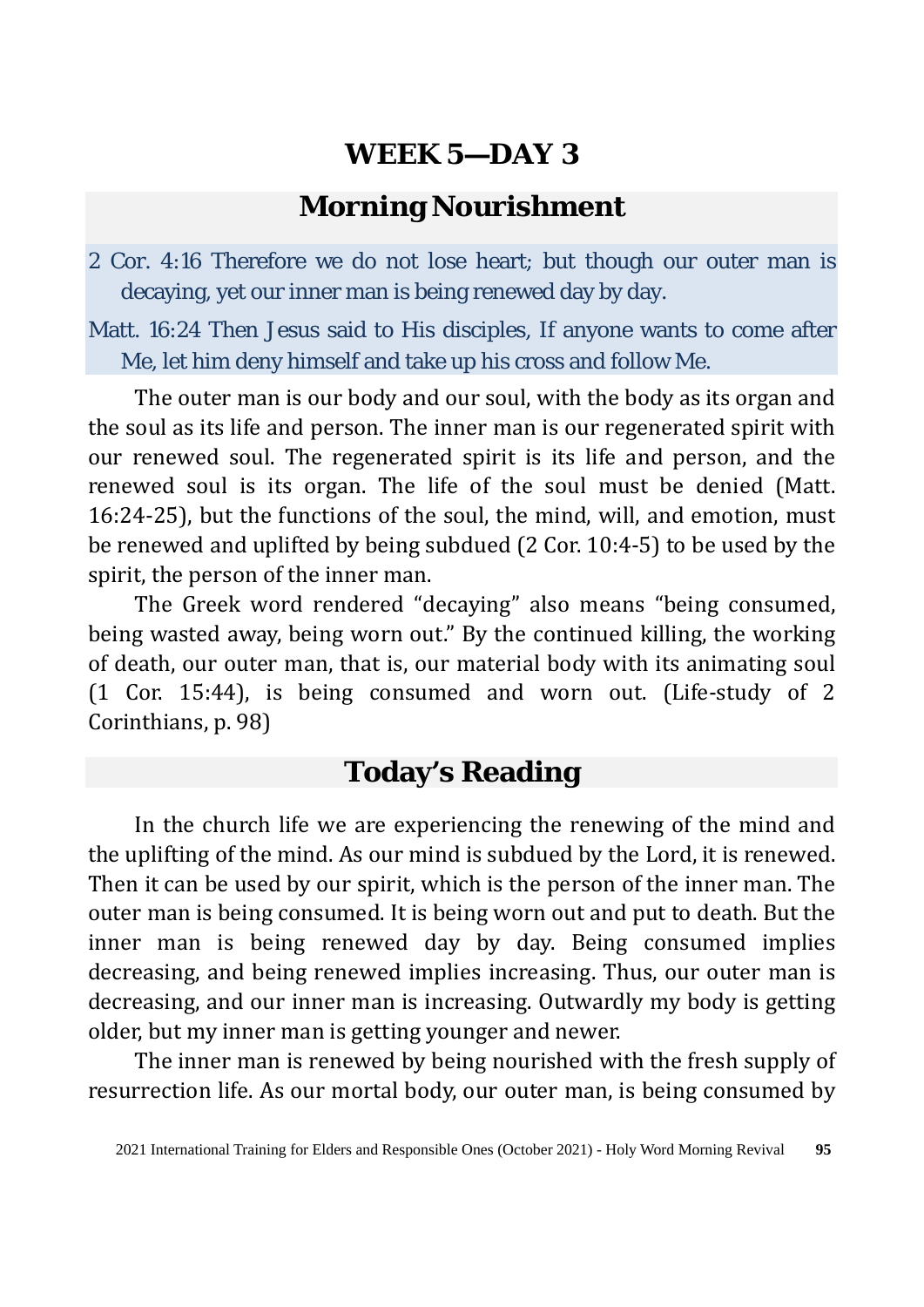the killing work of death, our inner man, that is, our regenerated spirit with the inward parts of our being (Jer. 31:33; Heb. 8:10; Rom. 7:22, 25), is being metabolically renewed day by day with the supply of resurrection life.

Being renewed is similar to being constituted…. In order for us to be renewed, some element must be added to us. This renewing element is the treasure hidden within us (2 Cor. 4:7). However,… it is not adequate simply to have the treasure within. There is also the need for the killing, the destroying, the consuming, the grinding. For this reason, inwardly we have the treasure, and outwardly we have the environment.

It is impossible for us to escape God's hand….You may still use your cleverness to escape the breaking and the grinding. No one is able to deal with you. However, those who try the hardest to escape the breaking eventually suffer the most. It is our destiny to be consumed.

The Lord sovereignly uses our environment to consume us. Do not think that it is because you are wrong that you need to be consumed. Actually, it is because you are right that you need to be consumed…. Paul was very right. This was the reason he needed a great deal of consuming. This does not mean, however, that you should purposely try to do something wrong. If you are wrong, you may be punished. You may wonder what you should do, since you will be consumed if you are right and punished if you are wrong. The answer is that you should not do anything.

The more we experience the consuming, the putting to death, of the outer man, the more our inner man is renewed. Our regenerated spirit with our renewed mind, emotion, and will needs to be resurrected, developed, enlarged, and refreshed. Therefore, as the outer man is being consumed, the inner man is being resurrected, renewed, and developed. (Life-study of 2 Corinthians, pp. 99-101, 307-308)

Further Reading: Life-study of 2 Corinthians, msgs. 11, 34-37; CWWL, 1963, vol. 1, "The Believer's Experience of Transformation," ch. 4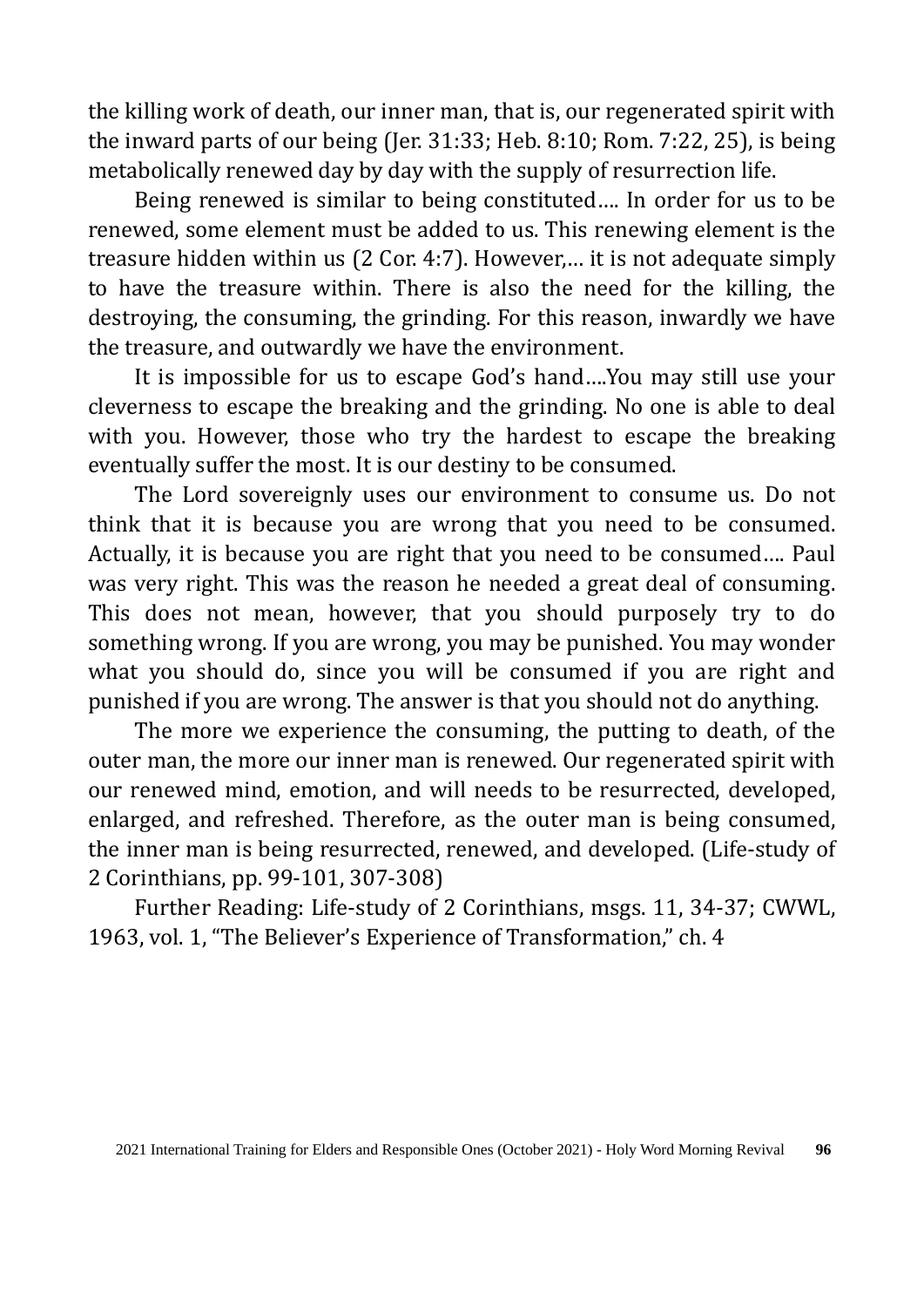# **Morning Nourishment**

2 Cor. 5:17 So then if anyone is in Christ, he is a new creation. The old things have passed away; behold, they have become new.

Eph. 4:23 And that you be renewed in the spirit of your mind.

Anything created by God that does not have God in it as its life, nature, appearance, and expression is old, but anything that has God within it as its life, nature, appearance, and expression is a new creation. Before we were regenerated, we were the old creation. After we were regenerated, we became a new creation. To be regenerated is to be made a new creation [cf. 2 Cor. 5:17]…. In the sense of being in Christ, we are the new creation, but in actuality in our daily life, we are not that new because we do not have Christ as the only One who occupies us, who fills us up, and who is our life, nature, appearance, and expression. Even though we have been regenerated to be made a new creation, we are still the old creation most of the time according to our daily walk in actuality. Regardless of how long we have been in the Lord, we still keep our old habits. Sometimes we live in the spirit to live Christ, but most of the time we still live in our old habit, our old nature. (CWWL, 1989, vol. 2, "Being Renewed Day by Day," pp. 355-356)

# **Today's Reading**

We have God doctrinally, but we may lack God as our life and nature in our daily life. We may be slow in our disposition, but many times God's nature is to do things immediately, especially in the meetings. We may be quiet in our nature, but God wants us to be a new creation to utter something in the meetings against our natural habit. God desires that we all be His new creation, having Him as our nature. He also wants us to express Him. God is our portion, but can we say that He is our new habit? We all have to be brought out of our old habit into taking God as our new habit.

After we have been regenerated, we have God, but we do not have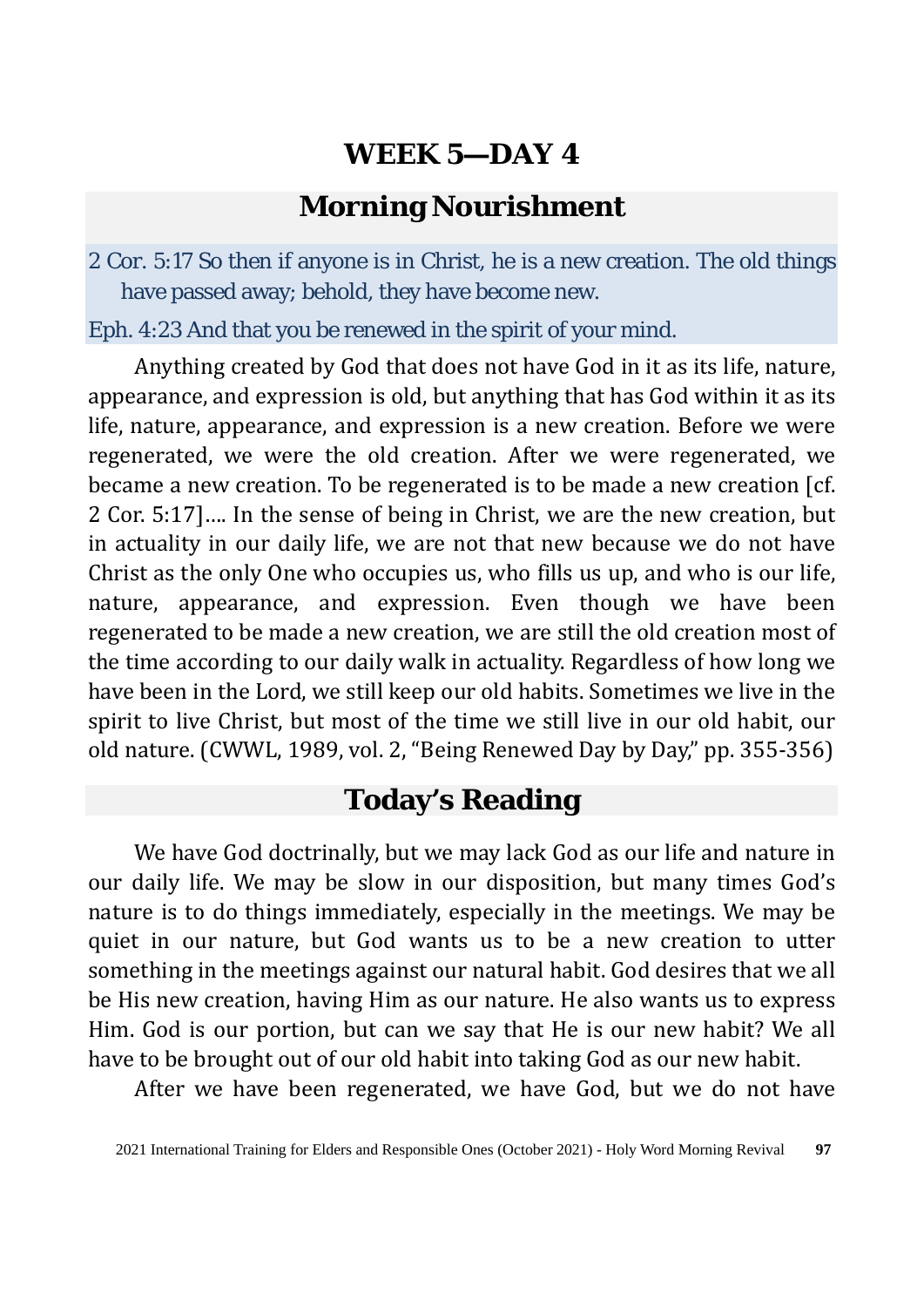much of God. This is why Colossians 2:19 says that we need to grow with the growth of God, or increase with the increase of God. This means that we grow by the increase of God within us. If we have little increase of God, we grow little. If we have much increase of God, we grow much. When we have God in us to the fullest, we will have the full growth. God has to be increased within us. When God is increasing within us, His new element is being added into us. When the divine element comes into us, it renews us regardless of whether we are slow or quick in our natural disposition. As we are contacting God, God infuses Himself as the divine element into our being. This new element is added into our existing element. When this new element is added into us, something is worked out within us.

God desires to add Himself into our being, but He does not increase in us when we do not contact Him. We may go through a period of time in which we do not contact God or pray to Him. Instead, we are doing everything by ourselves and in ourselves. During this time, God is not added into our being, and we are not increasing with the increase of God. This is why we encourage all the saints to have morning watch. Our morning watch with the Lord is not just for us to exercise our mind to read the letter of the Bible, but it is for us to exercise our spirit. This is why we have to say "O Lord Jesus." Our calling on the Lord is our spiritual breathing. We have to contact God by praying to Him and calling on Him. Then He adds Himself into us. When we contact Him, He is adding more and more of the divine element into our being. As the new element of God is being added into our being, this new element metabolically renews us. I may be a quick person naturally, but because God's element comes into my being, this element renews my natural habit. I may be slow in my natural disposition, but God renews me with His element to discharge my old element. (CWWL, 1989, vol. 2, "Being Renewed Day by Day," pp. 356-358)

Further Reading: CWWL, 1989, vol. 2, "Being Renewed Day by Day," chs. 1-2; Life-study of Ephesians, msgs. 47, 94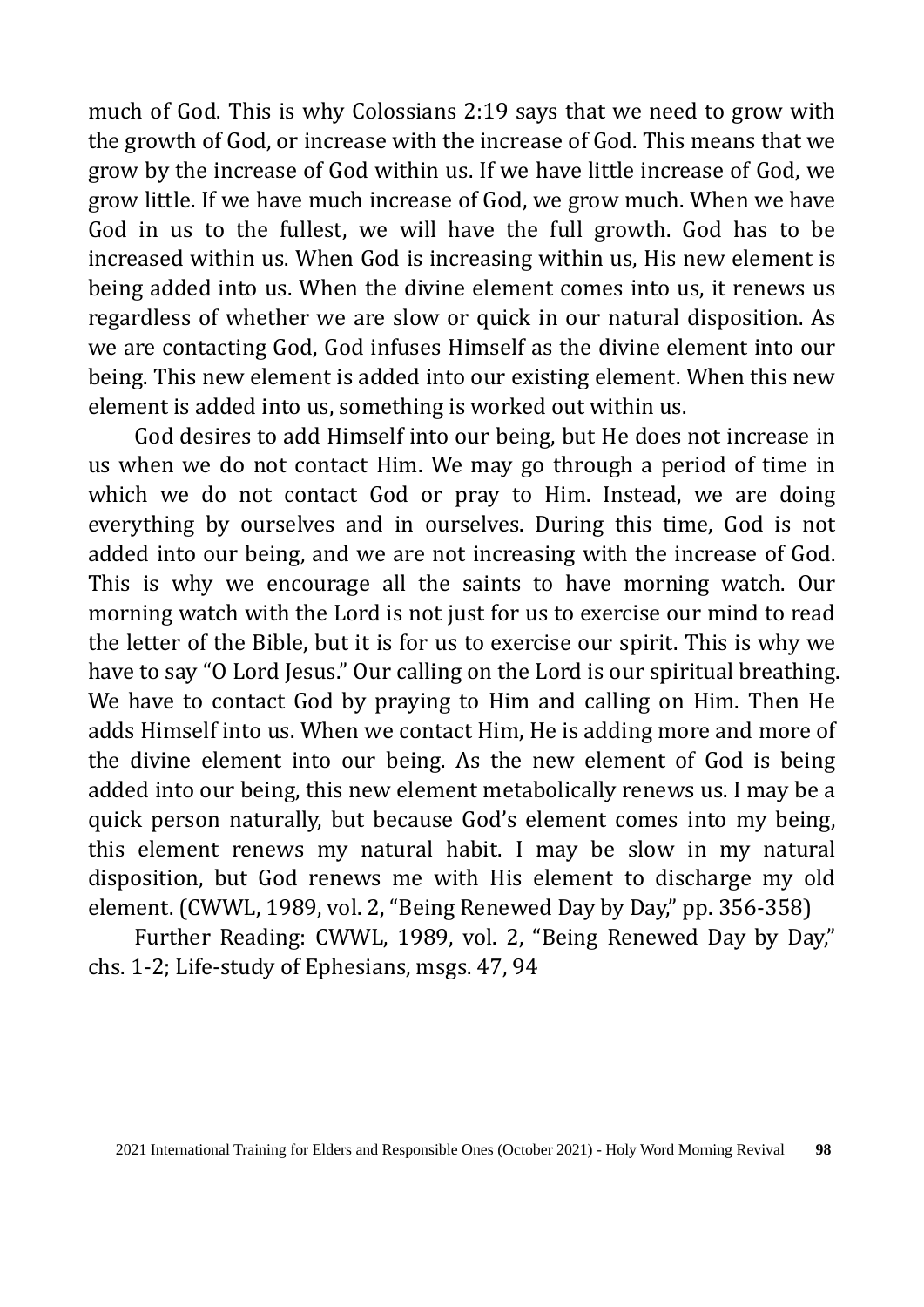# **Morning Nourishment**

- Rom. 8:17-18 …If…we suffer with Him…we may also be glorified with Him. For I consider that the sufferings of this present time are not worthy to be compared with the coming glory to be revealed upon us.
- Titus 3:5 Not out of works in righteousness which we did but according to His mercy He saved us, through the washing of regeneration and the renewing of the Holy Spirit.

We may be good saints in the church who have been kept and preserved by the Lord, but have we been renewed with the divine element? Is there some renewing going on with us, or are we remaining the same day by day and year after year? It would be tragic if we would pass through many sufferings and still remain the same. In order to consummate His renewing work in us and with us, God becomes our life and nature within. In addition to this, God as the sovereign Lord controls the entire universe in order to renew us. God uses the environment in order to work His life and nature into us. Without the environment, we could never be renewed. We would remain the same. (CWWL, 1989, vol. 2, "Being Renewed Day by Day," p. 358)

# **Today's Reading**

God desires to renew us….We may be the most right persons and still be the most old persons. We may be strong in our habit and strong in what we are. God's intention is not merely to chastise or correct us but to use the outward environment to trouble us, to remind us, and to wake us up to realize that we have God as our nature, yet we do not live Him according to His nature. We possess Him for our enjoyment, but we do not live Him as our nature.

Do we discipline our children according to God's nature? We may discipline them according to our disposition, our being, and our habit. God,

<sup>2021</sup> International Training for Elders and Responsible Ones (October 2021) - Holy Word Morning Revival **99**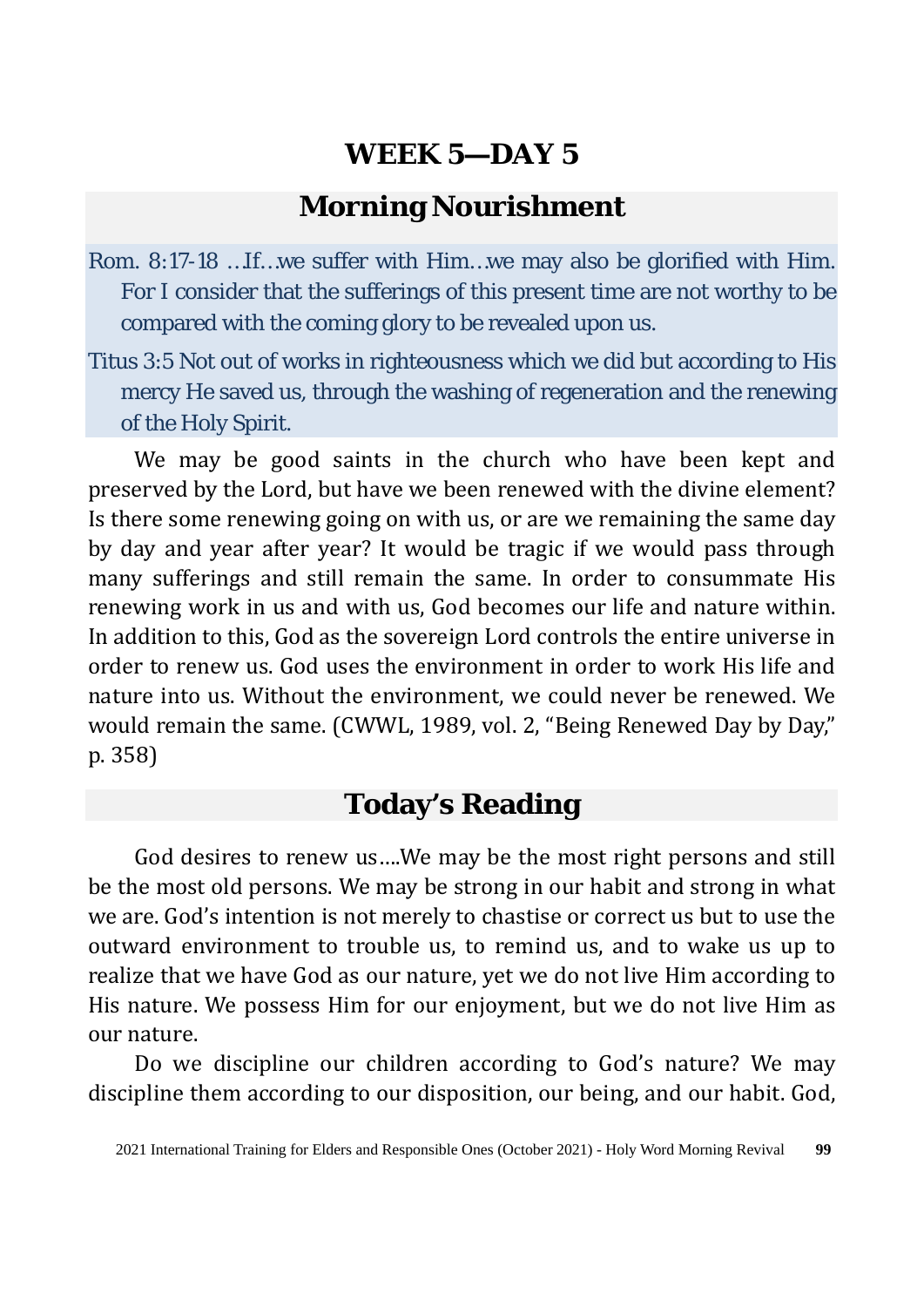therefore, uses the environment to put us into "prison." Then we are reminded to pray, and the eventual outcome of our prayer is not merely that we get corrected but that we get renewed…. Formerly, we disciplined our children with ourselves, by ourselves, and in ourselves….Now God is in our disciplining of our children, and our disciplining them becomes a human-divine disciplining. The father is doing the disciplining, yet his disciplining is the divine disciplining because it is full of God. God is in it. God uses the outward environment in which we suffer to renew us.

We are renewed by the addition of God into our being, by having more of the divine element added into our being…. The real Christian life is to have God added into us morning and evening and day by day. The problem today is that people do everything without God. What God cares for is that His chosen ones would learn to cooperate with Him by allowing Him to be added into them day by day. God is daily being added to us for the purpose of metabolically transforming us….This new element is God Himself, and the old element is us.

Our God is daily waiting for a chance to add Himself into all of us. If we would give Him the opportunity and the opening, He will add Himself into our being as the new element, not merely to correct us but to replace us, to renew us. Sometimes God may allow the church to pass through a "storm." God may allow this "storm" to occur because He wants us to be renewed. The tragic thing is that while we are suffering in the "storm," we would remain the same with no renewing. I hope that we will consider this matter. We have to pray, "Lord, I don't want to remain the same. I do not want to remain the same this year as I was last year. I want to be renewed day by day." God's intention is for us to be renewed day by day. In order to be renewed, we need the new addition of God into us daily. Daily we need to contact God, open ourselves up to Him, and let Him come into us to be a new addition into us day by day. (CWWL, 1989, vol. 2, "Being Renewed Day by Day," pp. 358-361)

Further Reading: CWWL, 1991-1992, vol. 1, "The Central Line of the Divine Revelation," chs. 11, 23-24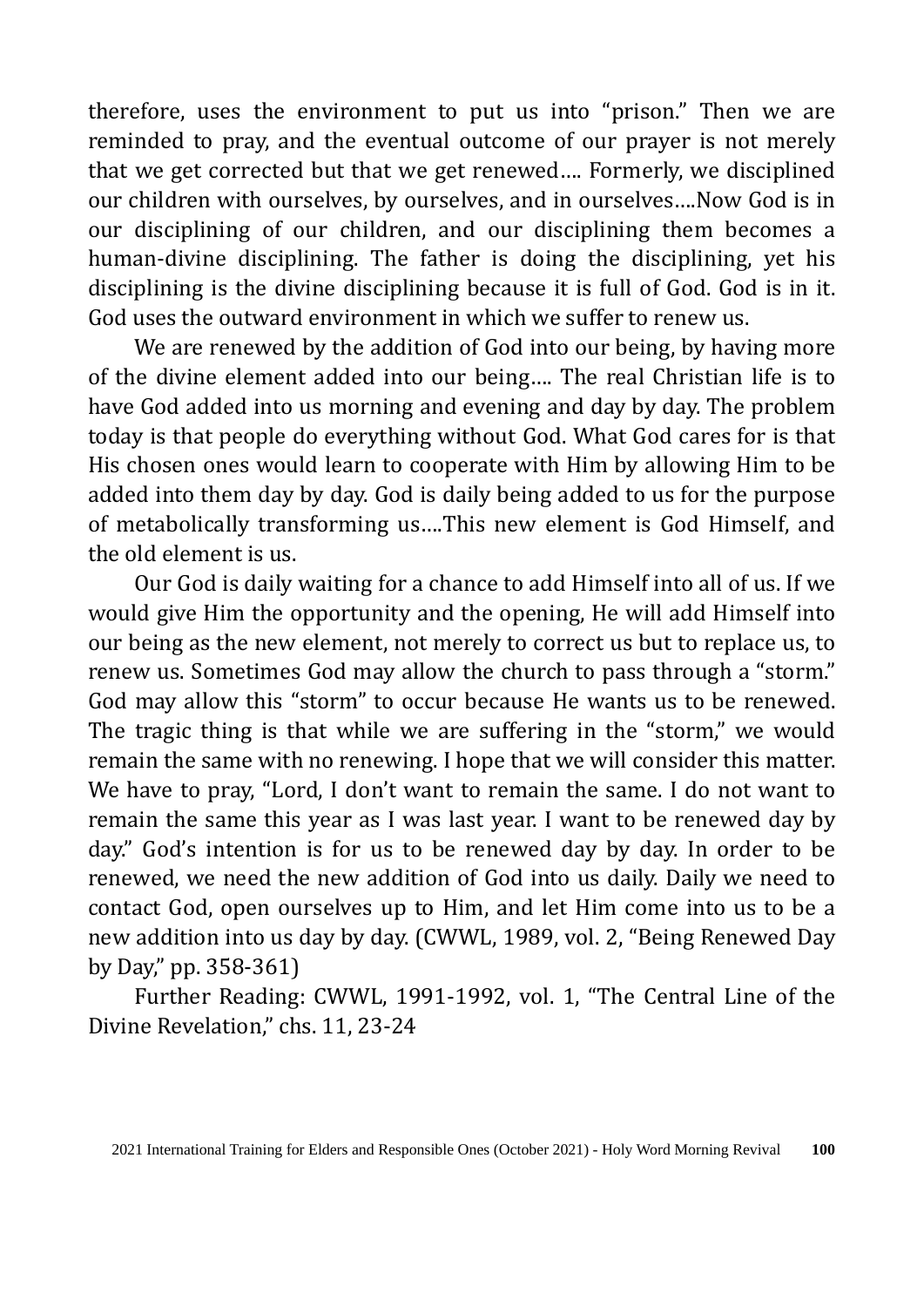### **Morning Nourishment**

Rom. 12:2 And do not be fashioned according to this age, but be transformed by the renewing of the mind that you may prove what the will of God is, that which is good and well pleasing and perfect.

Rev. 21:5 And He who sits on the throne said, Behold, I make all things new. And He said, Write, for these words are faithful and true.

The divine element is very active. It is energizing, it works, and it is organic….Within the divine life that we are enjoying today, there is a renewing capacity….When I use the word capacity, I mean the ability of the divine life in its nature. In God's divine nature there is the ability that is energizing all day. Once the divine life with the divine nature gets into us, it energizes within us. We all have the divine element energizing in us, and in this divine element there is the renewing capacity.

We may use soap as an illustration because it has the capacity to wash away dirt. There is the ability to wash away dirt in the nature of the soap. Likewise, in the divine life that we have received and that we are enjoying, there is a renewing capacity according to its nature….We need to enjoy the renewing capacity of the divine life in resurrection day by day. (CWWL, 1989, vol. 2, "Being Renewed Day by Day," p. 361)

# **Today's Reading**

Every morning we should contact the Lord. First, we have to confess our sins. Second, we have to reject ourselves. In rejecting ourselves, we pass through the death of Christ, and the death of Christ kills us. In 2 Corinthians 4 Paul talks about "the putting to death of Jesus" (v. 10). This means that Jesus, in a positive sense, is always killing us. In many medicines today there is a healing element and a killing element that kills the bad germs and bacteria within us. In Jesus there is the killing element…. In this dose there is the killing power. Morning after morning we need to come to

<sup>2021</sup> International Training for Elders and Responsible Ones (October 2021) - Holy Word Morning Revival **101**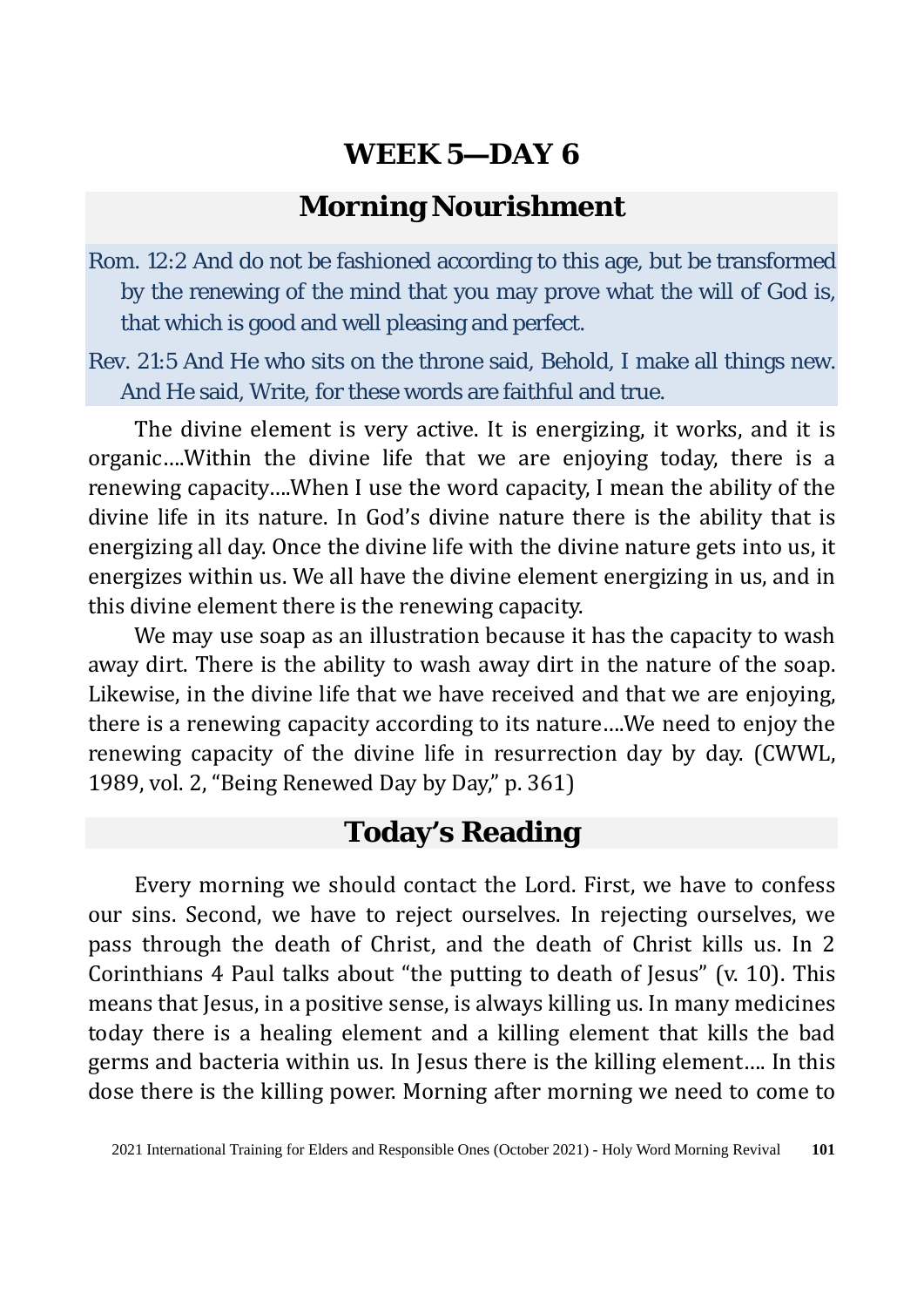the Lord and take Him as our… daily antibiotic. When we take Him as our medication, we enjoy the killing of Jesus, or the putting to death of Jesus. This killing is the process of renewing. Furthermore, this killing brings in resurrection…. In the resurrection of Christ the divine life has the renewing capacity. When we reject ourselves in the morning to receive God into us, we have the sense during the day that a killing process is going on within us. Also, there is a capacity in the divine life that is renewing us in all our actions.

God's intention is altogether to make us new. This is not an overnight matter…. It requires us to contact God, to receive God, and to get God added into us all the day. It requires us to pray, confessing our sins and rejecting ourselves to take the cross of Christ. To take the cross of Christ is a killing, and this killing is death. This death brings in resurrection, and in this resurrection the divine life in us will carry out its renewing capacity. Then we will be changed metabolically.

Moment by moment we have to receive God so that He can be added into us, and we have to reject ourselves to receive the death of Christ so that we can cooperate with the Lord within us. Then we will enjoy not only the renewing capacity but also the renewing result, which is a metabolic change in our behavior, in our character, in our disposition, and even in our habit. The most difficult thing to renew is our habit. When we experience God in Christ daily, we will see that God's intention is to renew us bit by bit, especially to renew our habit.

God desires us to be the new creation. When all of the Lord's children pass through the process of renewing to become the New Jerusalem, they will be in a state of being fully renewed. The holy city is called the New Jerusalem because it has no old element of God's old creation. As we pass through afflictions, there needs to be a continual renewing taking place in us day by day so that God can accomplish His heart's desire. (CWWL, 1989, vol. 2, "Being Renewed Day by Day," pp. 361-363)

Further Reading: CWWL, 1966, vol. 2, "The Divine Spirit with the Human Spirit in the Epistles," ch. 3; CWWL, 1965, vol. 3, "The Spirit in the Epistles," ch. 2